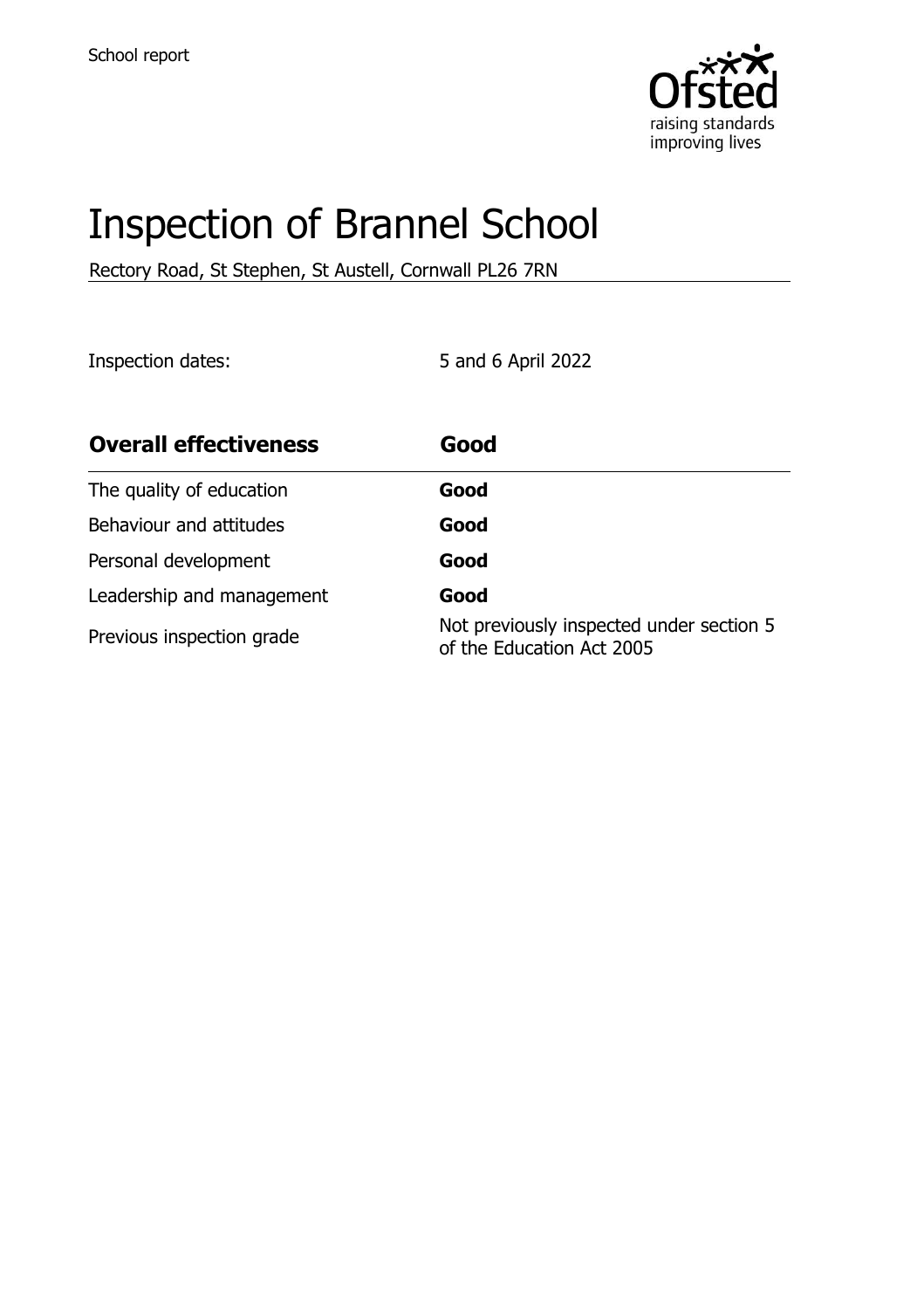

## **What is it like to attend this school?**

The school is ambitious for its pupils. There is a shared vision for pupils to achieve highly and develop strength of character during their time at Brannel School. There is a strong sense of being part of a community.

Pupils follow an exciting curriculum. Alongside learning a range of subjects, they also participate in the weekly 'Brannel Challenge' as part of their personal development programme. Pupils have opportunities to broaden their horizons and raise their ambitions, for example with a Year 10 trip to Exeter University. Pupils are also encouraged to think about how they can develop their own knowledge across the curriculum.

Pupils learn how to become global citizens. For example, they hosted a virtual eco conference at the same time as the G7 Summit took place. Within the curriculum, pupils focus on important areas of personal development. For example, Year 7 pupils learn about democracy and the rule of law.

Pupils feel safe and say they are happy at school. Leaders model the high expectations they have of pupils. As a result, there is a calm and positive atmosphere around the school site. When rare incidents of poor behaviour or bullying happen, leaders act quickly to address these. However, there is a small minority of pupils who repeatedly display negative attitudes to learning.

#### **What does the school do well and what does it need to do better?**

Leaders across most subjects have created an ambitious and varied curriculum. They have thought carefully about how pupils should learn important knowledge. This allows pupils to build their knowledge well over time. For example, as part of the curriculum, there is a focus on learning new vocabulary. Pupils keep word glossaries and are keen to use a new word in a discussion. In some subjects, however, it is less clear what pupils must know in detail.

Leaders have carefully planned how to assess what pupils know. In some areas of the curriculum, this information is used to make changes to what pupils learn next. Some parents who responded to the Ofsted survey, Ofsted Parent View, want leaders to tell them more about how successfully their child is learning.

The school quickly identifies pupils at the early stages of reading, or those who have fallen behind. Appropriate additional reading support is provided to help them to catch up. Leaders are developing a culture of reading across the school, with pupils reading daily.

Pupils with special educational needs and/or disabilities (SEND) are fully included in the life of the school. Teachers receive suitable training and know the needs of their pupils well. In some lessons, a small minority of pupils with SEND find it hard to follow the curriculum, and do not always receive the support they require.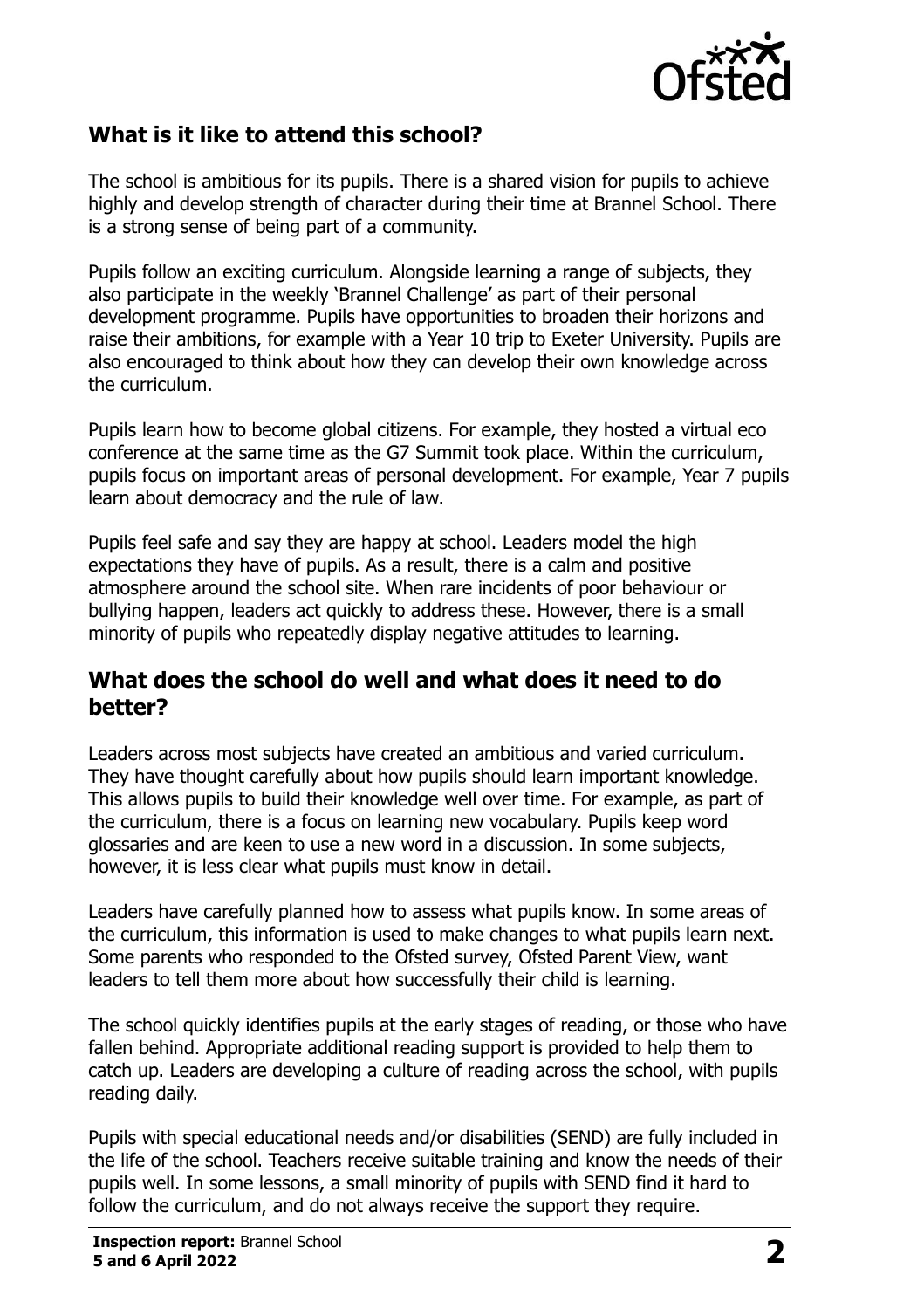

Leaders are working to increase the proportion of pupils who choose subjects that make up the English Baccalaureate. In particular, leaders encourage pupils to take a modern foreign language at GCSE. The success of this can be seen in the increased number of pupils studying a modern foreign language for longer.

The school provides an excellent range of career opportunities for pupils from all year groups. The school meets the requirements of the Baker Clause, which requires schools to provide pupils in Years 8 to 13 with information about approved technical education qualifications and apprenticeships. Year 7 pupils also learn about careers, to give them an early understanding of future opportunities.

Leaders have created a well-planned and resourced spiritual, moral, social and cultural curriculum. For example, pupils learn about British values and explore different beliefs. There are many extra-curricular activities available for pupils to take part in. Leaders provide some of these within the school day to ensure that pupils who travel by bus can also take part. They also track rates of participation so they can encourage pupils who may lack confidence to choose activities.

Those responsible for governance understand the vision of the school. They support and challenge senior leaders well. Staff are proud to work at this school. They say they are well supported by leaders. Early career teachers describe being welcomed into the community.

#### **Safeguarding**

The arrangements for safeguarding are effective.

Staff know pupils well and form strong relationships. Pupils spoken to by inspectors say they feel safe and have a trusted adult in school they can talk to if they have a concern. The school teaches pupils how to keep themselves safe online and understand risks they may encounter in their everyday lives. Leaders act quickly to protect and support pupils. The school makes effective links with outside services.

Leaders have created a vigilant culture of safeguarding. Staff receive regular and appropriate training to help them keep pupils safe. The school has a thorough process for the safe recruitment of staff.

## **What does the school need to do to improve?**

#### **(Information for the school and appropriate authority)**

- Some parents do not feel the school communicates well with them about their child. This can lead to a breakdown in the partnership between school and home. Leaders should ensure they develop strong channels of communication with parents to allow them to work together effectively.
- $\blacksquare$  A minority of pupils do not always show positive attitudes towards their learning in lessons. As a result, they are often removed from lessons to work elsewhere.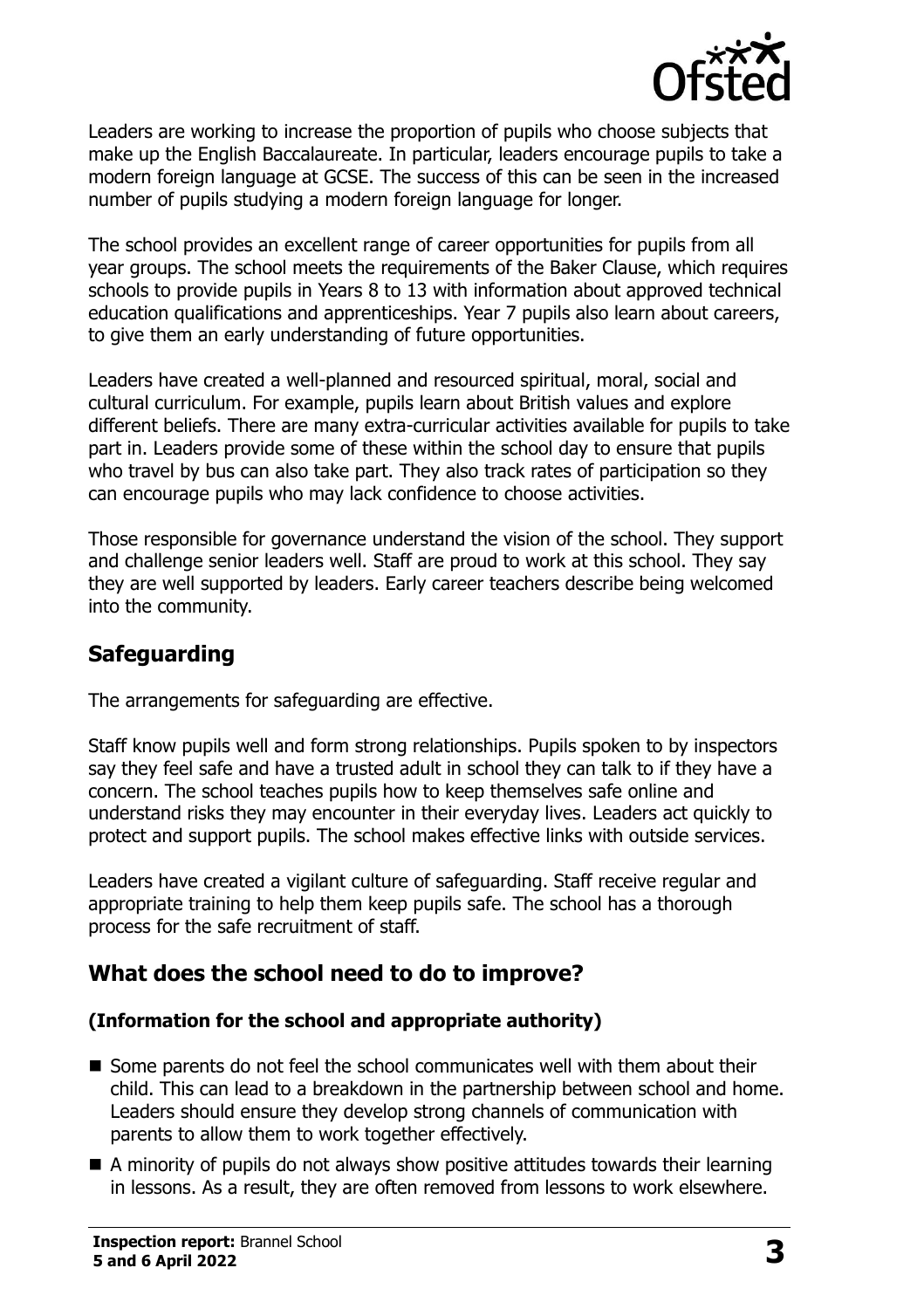

Leaders must ensure that all pupils develop positive attitudes to learning through the consistent implementation of an effective behaviour policy.

#### **How can I feed back my views?**

You can use [Ofsted Parent View](http://parentview.ofsted.gov.uk/) to give Ofsted your opinion on your child's school, or to find out what other parents and carers think. We use information from Ofsted Parent View when deciding which schools to inspect, when to inspect them and as part of their inspection.

The Department for Education has further quidance on how to complain about a school.

If you are the school and you are not happy with the inspection or the report, you can [complain to Ofsted.](http://www.gov.uk/complain-ofsted-report)

## **Further information**

You can search for [published performance information](http://www.compare-school-performance.service.gov.uk/) about the school.

In the report, '[disadvantaged pupils](http://www.gov.uk/guidance/pupil-premium-information-for-schools-and-alternative-provision-settings)' refers to those pupils who attract government pupil premium funding: pupils claiming free school meals at any point in the last six years and pupils in care or who left care through adoption or another formal route.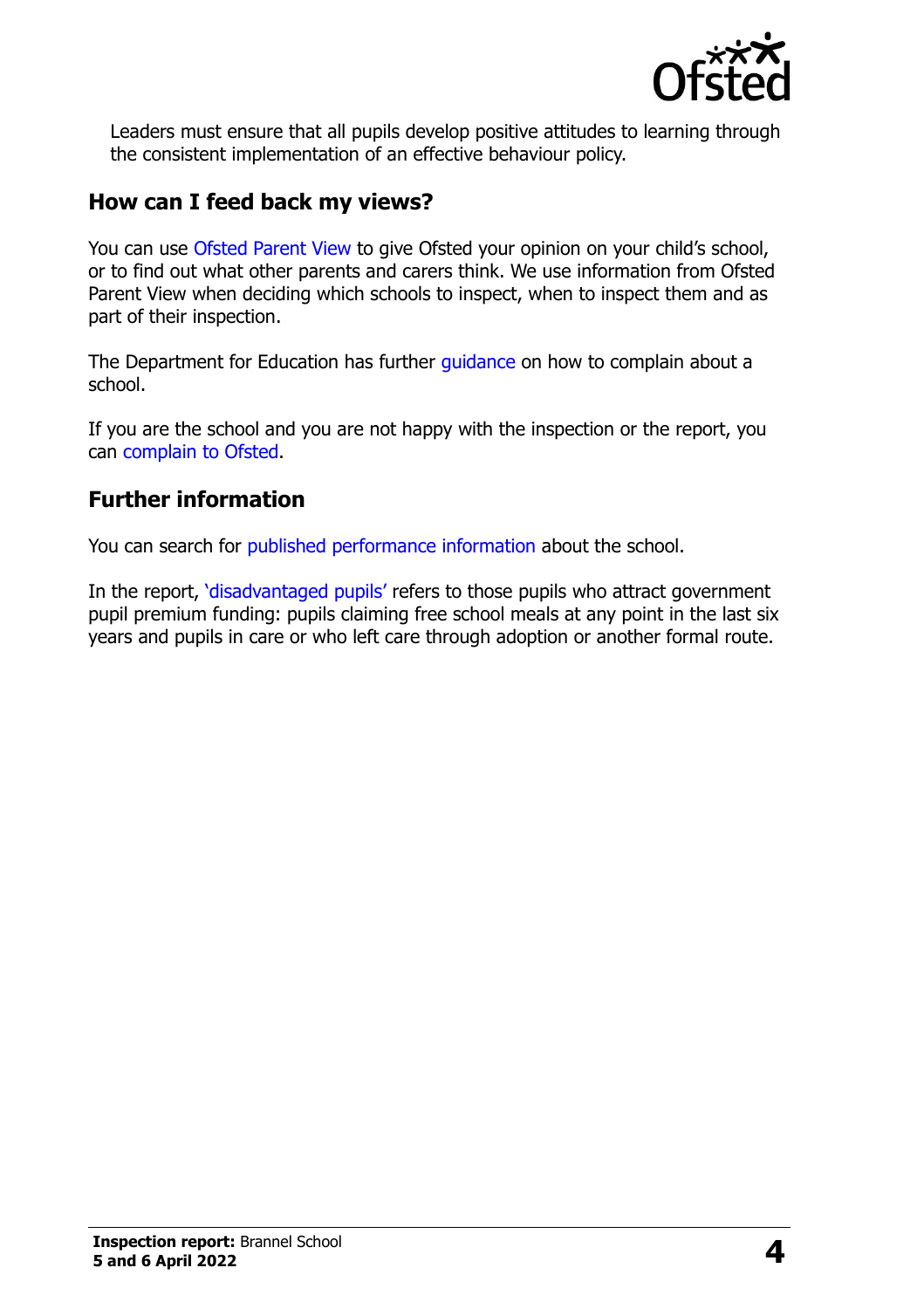

## **School details**

| Unique reference number             | 145108                   |
|-------------------------------------|--------------------------|
| Local authority                     | Cornwall                 |
| <b>Inspection number</b>            | 10227720                 |
| <b>Type of school</b>               | Secondary comprehensive  |
| <b>School category</b>              | Academy sponsor-led      |
| Age range of pupils                 | 11 to 16                 |
| <b>Gender of pupils</b>             | Mixed                    |
| Number of pupils on the school roll | 849                      |
| <b>Appropriate authority</b>        | Board of trustees        |
| <b>Chair of trust</b>               | <b>Geoff Brown</b>       |
| <b>Headteacher</b>                  | <b>Chris Liles</b>       |
| Website                             | www.brannel.com          |
| Date of previous inspection         | Not previously inspected |

## **Information about this school**

- Since the inspection of the predecessor school, the headteacher has changed.
- The school uses two registered alternative providers.

#### **Information about this inspection**

The inspectors carried out this inspection under section 5 of the Education Act 2005.

- This was the first routine inspection the school received since the COVID-19 pandemic began. Inspectors discussed the impact of the pandemic with leaders and have taken that into account in their evaluation of the school.
- Inspectors held discussions with the headteacher, members of the senior leadership team, including the special educational needs coordinator, curriculum leaders, a group of governors and the trust lead.
- Inspectors carried out deep dives in these subjects: English, mathematics, science, history and computing. For each deep dive, inspectors discussed the curriculum with subject leaders, looked at curriculum planning, visited a sample of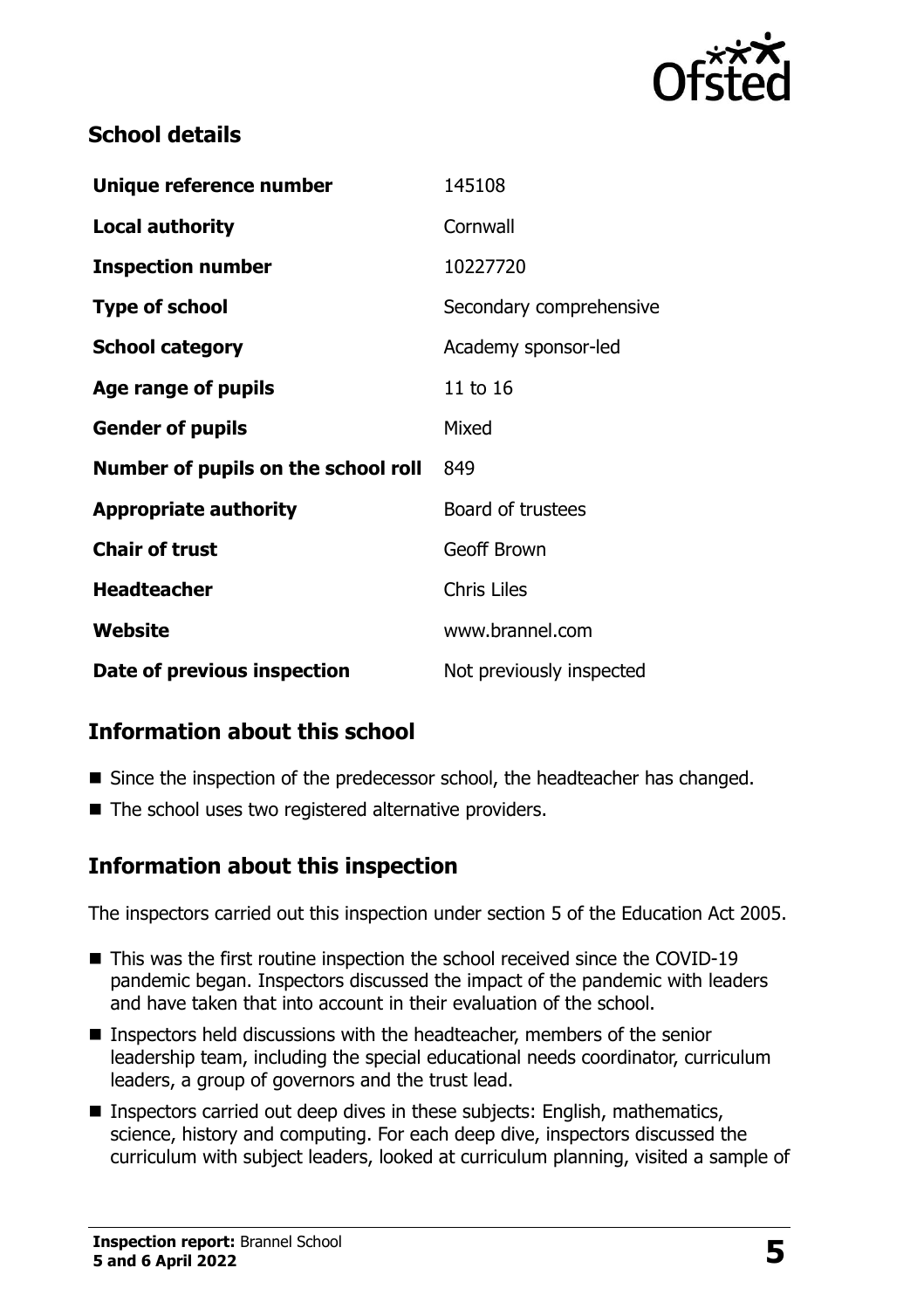

lessons, spoke to teachers, spoke to some pupils about their learning and looked at samples of pupils' work.

- To gather evidence on the effectiveness of safeguarding, inspectors scrutinised the single central record of adults working in the school. The lead inspector met with the designated safeguarding lead to consider how well the school identifies pupils who are at risk and engages with external services. Inspectors also spoke with a range of pupils and staff about safeguarding.
- Inspectors considered 95 responses to Ofsted's online survey for parents, Ofsted Parent View, including 74 free-text comments. Inspectors also considered 59 responses to the staff survey and 136 responses to the survey for pupils.

#### **Inspection team**

| Kelly Olive, lead inspector | Her Majesty's Inspector |
|-----------------------------|-------------------------|
| Jen Gibbs                   | Her Majesty's Inspector |
| <b>Matthew Collins</b>      | Ofsted Inspector        |
| Andrew Lovett               | Ofsted Inspector        |
| Deirdre Fitzpatrick         | Ofsted Inspector        |